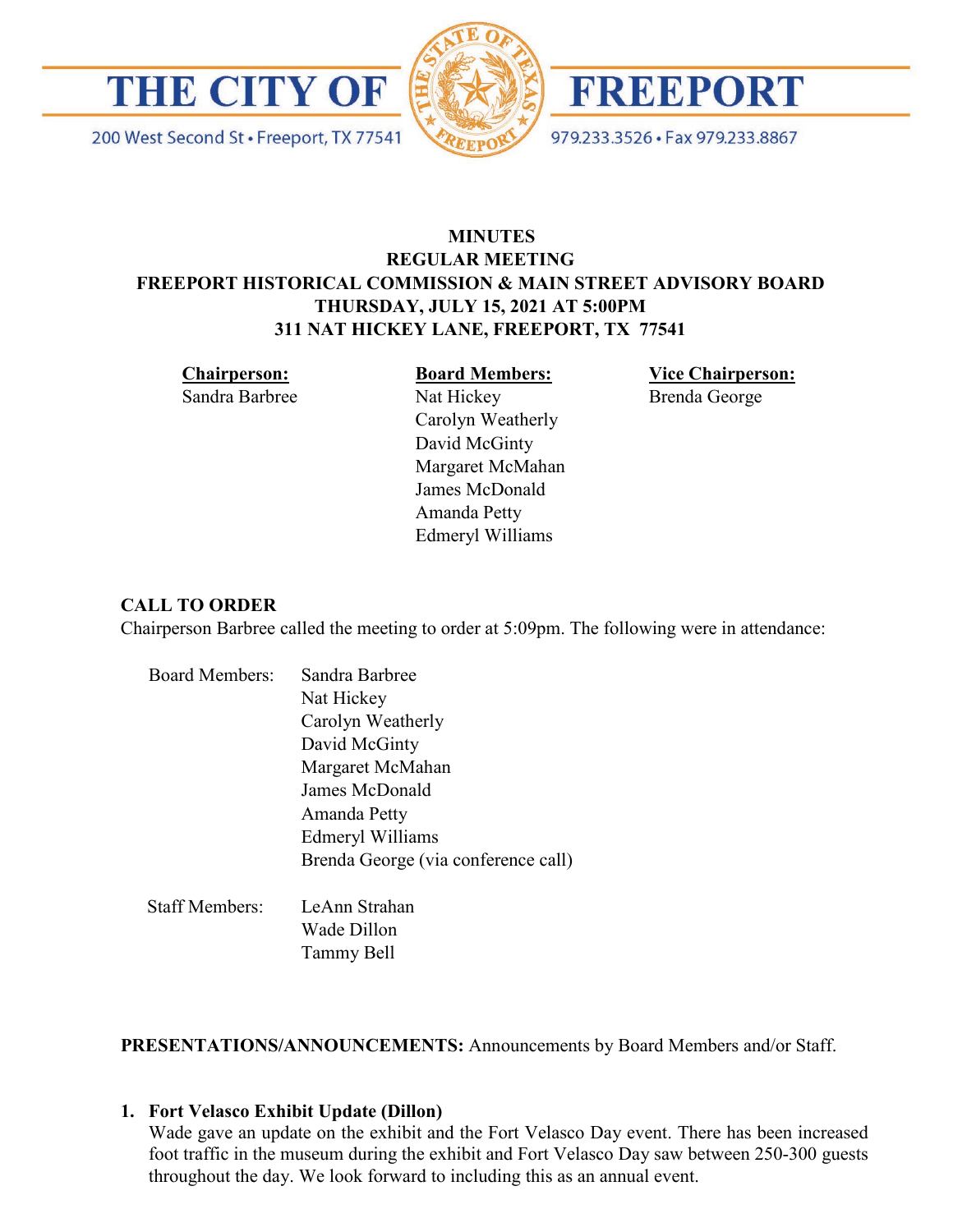## **2. Bryan Beach Sandcastle & Sculpture Challenge (Strahan)**

Ms. Strahan reported low turnout for the first sandcastle contest with only six teams total participating. Discussion ensued regarding the Board and family member participation and possibly having each city department to have a team for future events. Other related discussion of ideas to increase interest included a cornhole tournament, beach volleyball and kite flying. Mrs. Petty mentioned an issue with the clay at the entrance at the beach and that it is being addressed by Public Works and the GLO.

## **3. Board Member Announcements**

There were no board member announcements.

## **BUSINESS – REGULAR SESSION:**

**4. Consideration and possible action to approve meeting minutes from July 1, 2021.**  Ms. Petty noted that her comments regarding the enforcement of ordinances were specifically related to aesthetics and property owners behind held accountable. With that change, Ms. Petty motions to approve and Ms. McMahan seconded the motion. The Board approved unanimously.

## **WORK SESSION:**

#### **5. Main Street Events Discussion**

## A. **Downtown Monthly Events (McGinty, Williams, McDonald)**

#### **i. Dates**

Mrs. George announced that through her suicide prevention organization S.T.O.P., she has been given the opportunity to host a mental health/first aid certification course for up to thirty (30) people. Ms. Strahan suggested the museum temp hall as a location for the class as it will be in transition between exhibits. On behalf of the event sub-committee, Ms. Weatherly reported a series of monthly events and activities for consideration including the following:

| a. January  | Bonefires at the Beach                               |
|-------------|------------------------------------------------------|
| b. February | Black History Month including photo exhibits, videos |
| c. March    | Mardi Gras Cook Off-gumbo, jambalaya                 |
|             | Spring Fling – Pet Look-a-like Contest               |
| d. April    | Easter Color Run 5K, confetti eggs                   |
| e. May      | Cinco de Mayo                                        |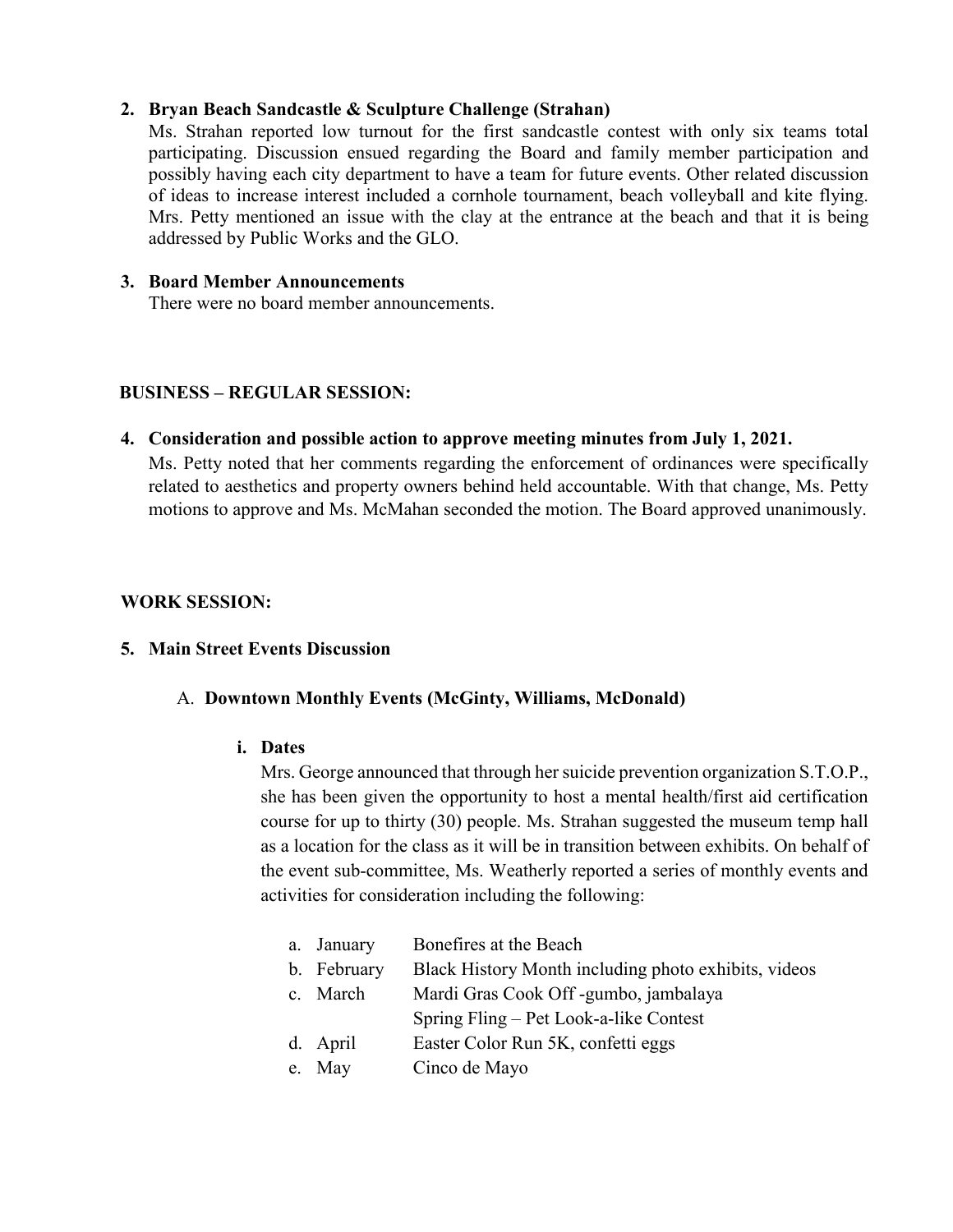| f. June | Juneteenth Celebration |
|---------|------------------------|
|         |                        |

- g. July Sandcastle Challenge
- h. September Market Days Sept. 18 & 25, October 2 & 9 Themes needed, suggestions such as garage bands; grandparents/grandkids activities; Tejano, Blues music
- i. November Christmas Market
- j. December Model Train Exhibit, Dancing Lights

## **ii. Causes to Promote**

Discussion ensued regarding the possible following partnerships for monthly downtown events:

- a. Suicide Awareness
- b. Breast Cancer Awareness
- c. Veterans VFW, Warrior Refuge

## B. **Seasonal Events (Strahan, Bell)**

Ms. Strahan tied in the city annual events with the Main Street events discussion including Daddy Daughter Dance, Eggstravaganza, RiverFest, KidFest, FrightFest and Holiday on the Brazos.

## **6. Main Street Application Discussion**

- i. Subcommittee Updates (McMahan, Barbree, McGinty, Weatherly) Ms. Strahan reported that she had received notes from most of the subcommittee members, and she and Tammy were actively working to incorporate those details into the application. Ms. Strahan plans to forward the final draft to the Board for review by July 27, 2021.
- ii. Support Updates (Strahan) Ms. Strahan stated that we still need more letters of support. We are well under thirty letters, the goal we wish to submit this year.

## **7. Items for Future Discussion - Next Scheduled Meeting**

Ms. Petty suggested we review the ordinance related to the downtown district to better familiarize ourselves as we go forward with Main Street. Ms. Strahan suggested our next meeting date of Thursday, July 29, 2021 at 5:00pm to review and approve the Main Street application. The next scheduled events subcommittee meeting is scheduled for Wednesday, July 21, 2021 at 5:30pm.